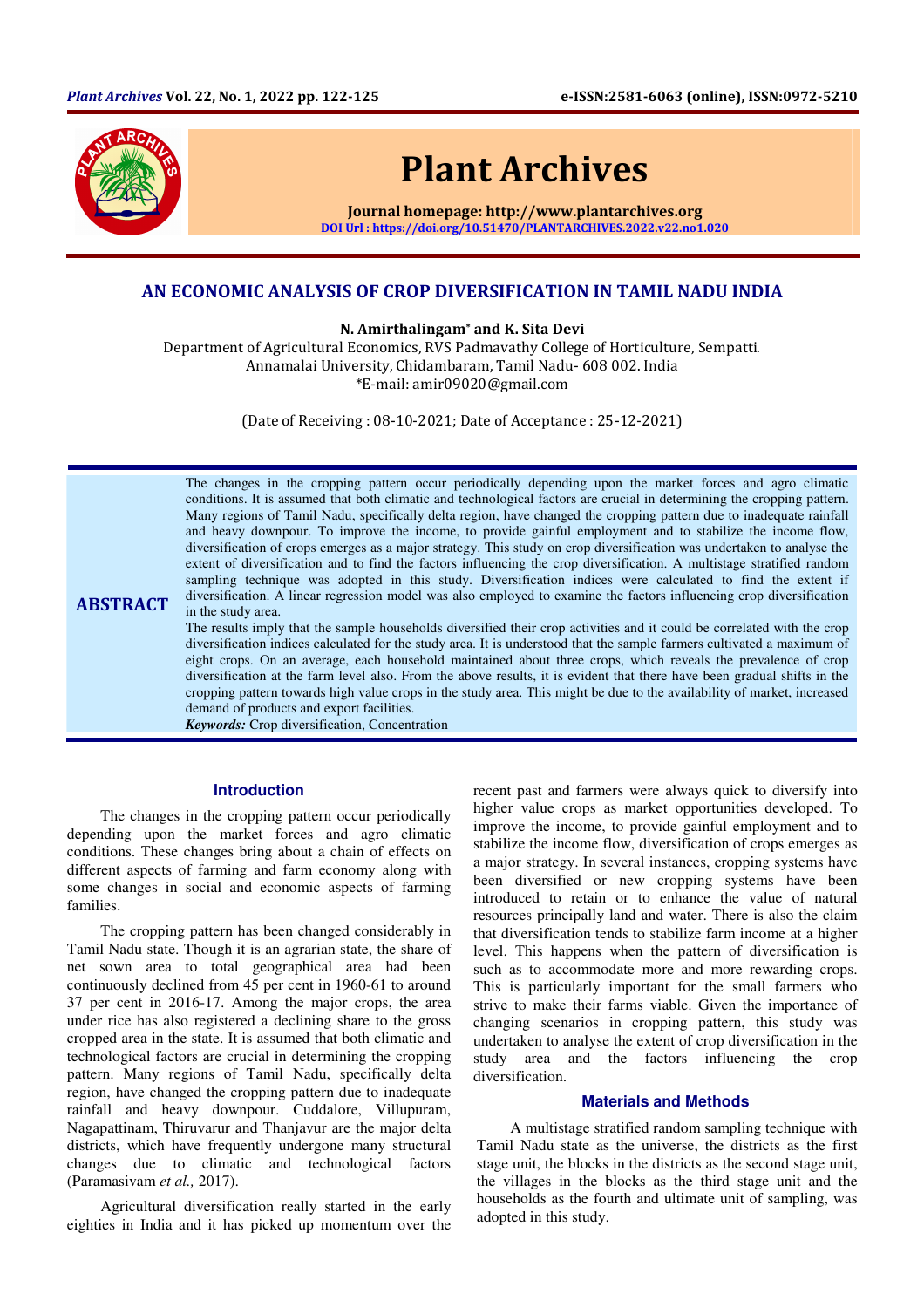Out of the 32 districts in Tamil Nadu, by considering the net area sown, the first two districts namely, Villupuram and Cuddalore were selected for the study. From each district, first two blocks were selected based on net area sown. Four villages were selected randomly from each of the selected four blocks. The ultimate sample size was fixed as 240 and was distributed equally at the rate of 15 households per village.

A well-structured and pre-tested interview schedule was used to collect the primary data from the sample households. All the required primary data were collected from the sample respondents during the months of October - December, 2018 and the data collected is pertained to the agriculture year 2017-18.

All the required time series data was collected from the published sources for a period of 47 years, from 1970-71 to 2016-17, and it has further been divided into two sub periods, namely, pre-liberalisation period (1970-71 to 1991-92) and postliberalisation period (1992-93 to 2016- 17). The time series data for the period before 1993 (i.e., before bifurcation of districts) was pertaining to the *erstwhile* South Arcort district and for the period after 1993 (i.e., after bifurcation of districts), the clubbed data of Cuddalore and Villupuram districts was considered.

# **Tools of Analysis**

#### **Diversification Indices**

There are quite a few methods, which explain either concentration (i.e. specialization) or diversification of crops or activities in a given time and space. Each method has some limitations and/or superiority over the others. The following indices were used in the study to measure the extent of diversification.

#### **(a) Herfindahl Index (HI)**

Herfindahl index is the sum of square of the acreage proportion of each crop in the total cropped area. The index is computed as

 $HI = \sum_{i=1}^{N}$  $i = 1$  $P_i^2$  where,  $P_i$  represents acreage proportion of the  $i<sup>th</sup>$  crop in total cropped area.

With an increase in diversification, the sum of square of the proportion of activities decreases, so also the indices. The Herfindahl Index takes the value one, when there is complete specialization and approaches to zero as N gets large, i.e., if diversification is perfect. Since the index is a measure of concentration, it was transformed by subtracting it from one, i.e., 1-HI.

The transformed value of Herfindahl Index will avoid confusion to compare it with other indices. The major limitation of the index is that it cannot assume the theoretical minimum, i.e., zero for smaller values of N.

# **(b) Simpson Index (SI)**

The Simpson Index (SI) is the most suitable index of measuring diversification in a particular geographical region. Mathematically, SI is defined as

$$
SI = 1 - \Sigma_{i=1}^{N} P_i^2
$$

Where,

 $P_i = A_i / \sum A_i$  is the proportion of the i<sup>th</sup> activity in acreage.

If Simpson Index is nearer to zero, it indicates that the zone or region is near to the specialization in growing of a particular crop and if it is close to one, then the zone is fully diversified in terms of crops.

#### **(c) Entropy Index (EI)**

The Entropy index is a direct measure of diversification having a logarithmic character. The index is computed as:

EI = 
$$
\sum_{i=1}^{N} P_i
$$
 \* log (1/P<sub>i</sub>), where, P<sub>i</sub> represents average proportion of the i<sup>th</sup> crop in total cropped area.

The Entropy index increases with diversification. The Entropy index approaches zero when the farm is specialized and there is perfect specialization, i.e.,  $P_i$  equals one and takes a maximum value when there is perfect diversification. The upper limit of the Entropy Index is determined by the base of logarithms and the number of crops. The upper value of the index can exceed one, when the number of total crops is higher than the value of the logarithm's base, and it is less than one when the number of crops is lower than the base of logarithm. The major limitation of the Entropy Index is that it does not give a standard scale for assessing the degree of diversification.

#### **Factors Influencing Crop Diversification**

A linear regression model was employed to examine the factors influencing crop diversification in the study area, though the following equation.

$$
Y_t = \alpha + \beta_1 X_1 + \beta_2 X_2 + \beta_3 X_3 + u
$$

Where,

 $Y_t$  = Household crop richness index

 $\alpha$  = Constant

 $X_1$  = Gross irrigated area (acres)

- $X_2$  = Income of family (Rs.)
- $X_3$  = Size of holding (acres)
- $β<sub>i</sub>'s = Parameters to be estimated$
- $\mu$  = Error term

#### **Garrett Ranking Technique**

Garrett ranking technique was used to rank the constraints faced by the farmers in crop diversification.

As a first step, the per cent position of each rank was found out by the following formula:

$$
Per cent position = \frac{100(R_{ij} - 0.5)}{N_j}
$$

Where,

$$
R_{ij}
$$
 = Rank given to the i<sup>th</sup> item by the j<sup>th</sup> individual

 $N_j$  = Number of items ranked by the j<sup>th</sup> individual

The per cent position of each rank, thus, obtained was then converted into scores by referring to the Table given by Garrett in 1959. The respondents were requested to rank the opinions / reasons relevant to them according to the degree of importance. The rank given by each of the respondent was converted into scores. Then for each reason, the scores of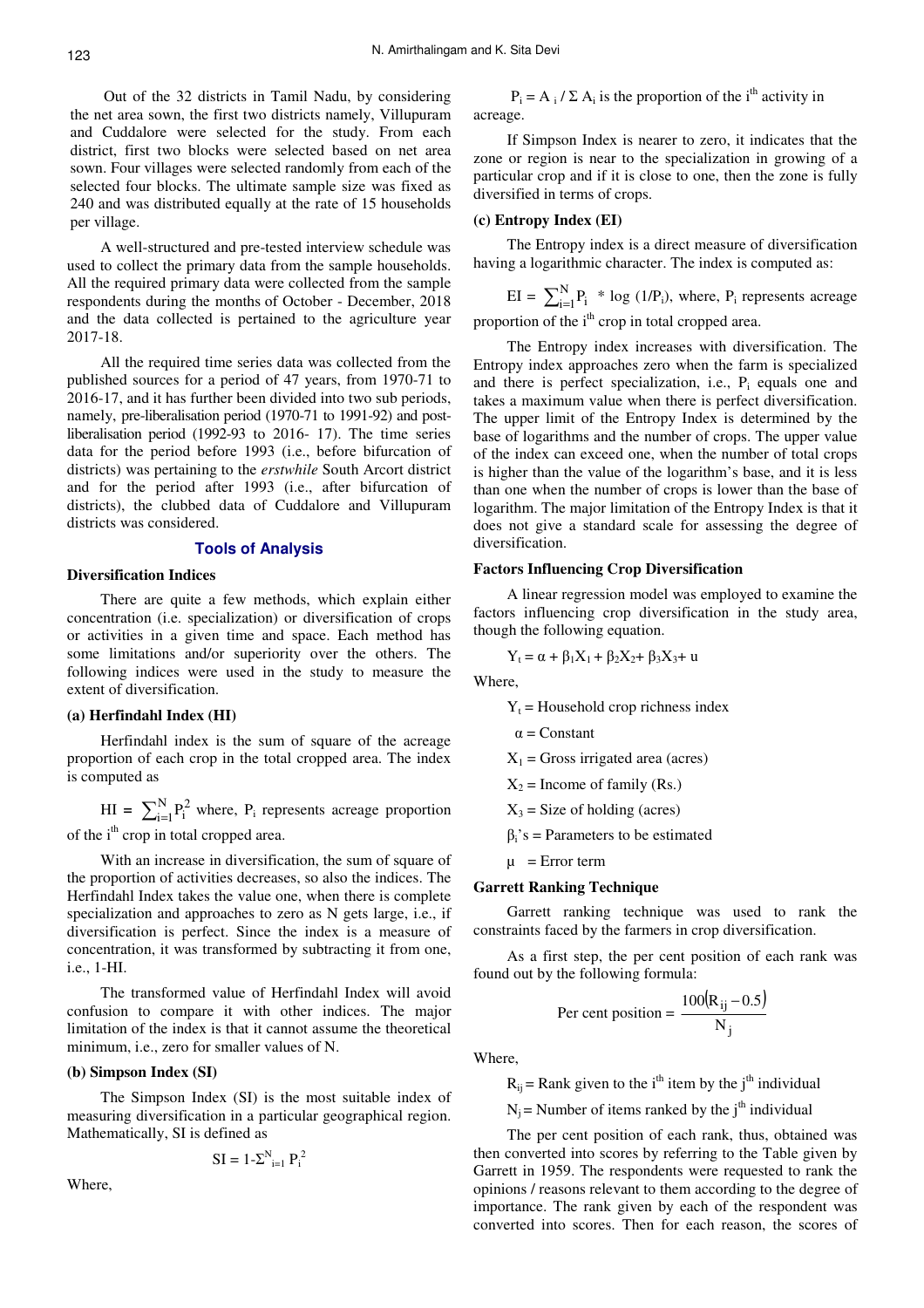individual respondents were added together and divided by the total number of respondents. These mean scores for all the reasons were arranged in the descending order and ranks were given. By this method, the accuracy in determining the preference was obtained.

# **Results and Discussion**

### **Crop Diversification in the Study Area**

Crop diversification based on proportion of area under major crop categories is measured and quantified using Herfindhal Index (HI), Simpson Index (SI) and Entropy

**Table 1 :** Crop Diversification Indices in the Study Area

Index (EI) for the five decadal periods, i.e., Period I to Period V. The average values of these indices for different crop categories in the study area are presented in Table1.

The Herfindahl index would decrease with increase in diversification. It could be seen from Table 1 that the calculated average values of Herfindahl Index for different crop categories decreased in the study area over the five decadal periods, from 1970-71 to 2016-17, i.e., from 0.3203 in Period I to 0.2251 in Period V, which indicated movement towards diversification.

|                      | <b>rapic 1</b> . Crop Diversification maters in the bitter <i>r</i> frea |                         |                      |                      |  |  |
|----------------------|--------------------------------------------------------------------------|-------------------------|----------------------|----------------------|--|--|
| S.<br>N <sub>0</sub> | Year                                                                     | <b>Herfindahl Index</b> | <b>Simpson Index</b> | <b>Entropy Index</b> |  |  |
| 1.                   | Period I<br>$(1970-71$ to $1979-80)$                                     | 0.3203                  | 0.6797               | 1.3999               |  |  |
| 2.                   | Period II<br>$(1980-81 \text{ to } 1989-90)$                             | 0.2524                  | 0.7476               | 1.6139               |  |  |
| 3.                   | Period III<br>$(1990-91$ to $1999-2000)$                                 | 0.2352                  | 0.7679               | 1.7086               |  |  |
| 4.                   | Period IV<br>$(2000-01 \text{ to } 2009-10)$                             | 0.2352                  | 0.7698               | 1.7906               |  |  |
| 5.                   | Period V<br>$(2010-01 \text{ to } 2016-17)$                              | 0.2251                  | 0.7749               | 1.8158               |  |  |
|                      | <b>Overall</b>                                                           | 0.2647                  | 0.7463               | 1.6749               |  |  |

The Simpson index would increase with the increase in diversification and vice versa**.** The results revealed that the calculated average values of Simpson Index moved up from 0.6797 in Period I to 0.7749 Period V in the study area, implying a gradual shift in the cropping pattern towards high values crops like fruits, flowers and plantation crops.

The Entropy index increases with increase in diversification and vice-versa. The entropy index of crop diversification on the proportion of area under major crops in the study area during Period I to Period V, clearly revealed that this index of crop diversification varied from 1.3999 to 1.8158, indicating increased diversification in the study area over the decadal periods.

#### **Farm Level Crop Diversification**

An attempt was made to analyse crop diversification at the farm level based on the crops grown by the sample households in the study area. The major crops grown in the study area, viz., paddy, black gram, cowpea, groundnut, tapioca, sugarcane, brinjal and flowers were considered for the analysis using Herfindahl index, Simpson index and Entrophy index. The results are presented in Table 2.

**Table 2 :** Crop Diversification Indices for the Sample Households

| S. No | <b>Indices</b>             | <b>Values</b> |
|-------|----------------------------|---------------|
|       | Herfindahl index (HH)      | $0.3765***$   |
| 2.    | Simpson index (HH)         | $0.6235**$    |
| 3.    | Entrophy index (HH)        | $0.9216**$    |
|       | Crop richness (Study Area) |               |
|       | Household crop richness    | 3.37          |

(\*\* and \*\*\* indicate significance at 5 per cent and 1 per cent levels respectively)

It could be seen from Table 2 that the Simpson index and Entrophy index indices have indicated significantly higher values in the sample households (0.6235 and 0.9216,

respectively), whereas the Herfindahl index showed a lower value (0.3765). The results imply that the sample households also diversified their crop activities, and it could be correlated with the crop diversification indices calculated for the district. It could be understood during the survey that the sample farmers cultivated a maximum of eight crops. On an average, each household maintained about three crops, which reveals the prevalence of crop diversification at the farm level also.

# **Factors Influencing Crop Diversification**

The factors influencing crop diversification in the study area were identified using regression analysis, wherein the household crop richness was regressed on factors like size of holding, farm income and gross area irrigated (as a linear measure for extent of irrigation). The results are presented in Table 3.

**Table 3 :** Factors Influencing Crop Diversification in the Sample Households

| S. No | <b>Variables</b>     | <b>Co-efficients</b> | P values |
|-------|----------------------|----------------------|----------|
| 1.    | Constant             | 12.753               | 0.025    |
| 2.    | Size of holding      | $0.028**$            | 0.05     |
| 3.    | Income of the family | $0.006***$           | 0.01     |
| 4.    | Gross irrigated area | $0.051**$            | 0.05     |
|       |                      | 0.78                 |          |
|       | <b>F</b> values      | 36.53                |          |

(\*\*and\*\*\* indicate significance at 5 per cent and 1 per cent respectively)

The co-efficient of Multiple Determination ( $R^2$  = 0.78) revealed that 78 per cent of variation in the crop diversification was explained by the included variables in the model and F value indicates the best fit of regression. All the variables, viz., size of land holding, family income and area under irrigation were found to have positive effect on crop diversification. The co-efficient for the variable, size of